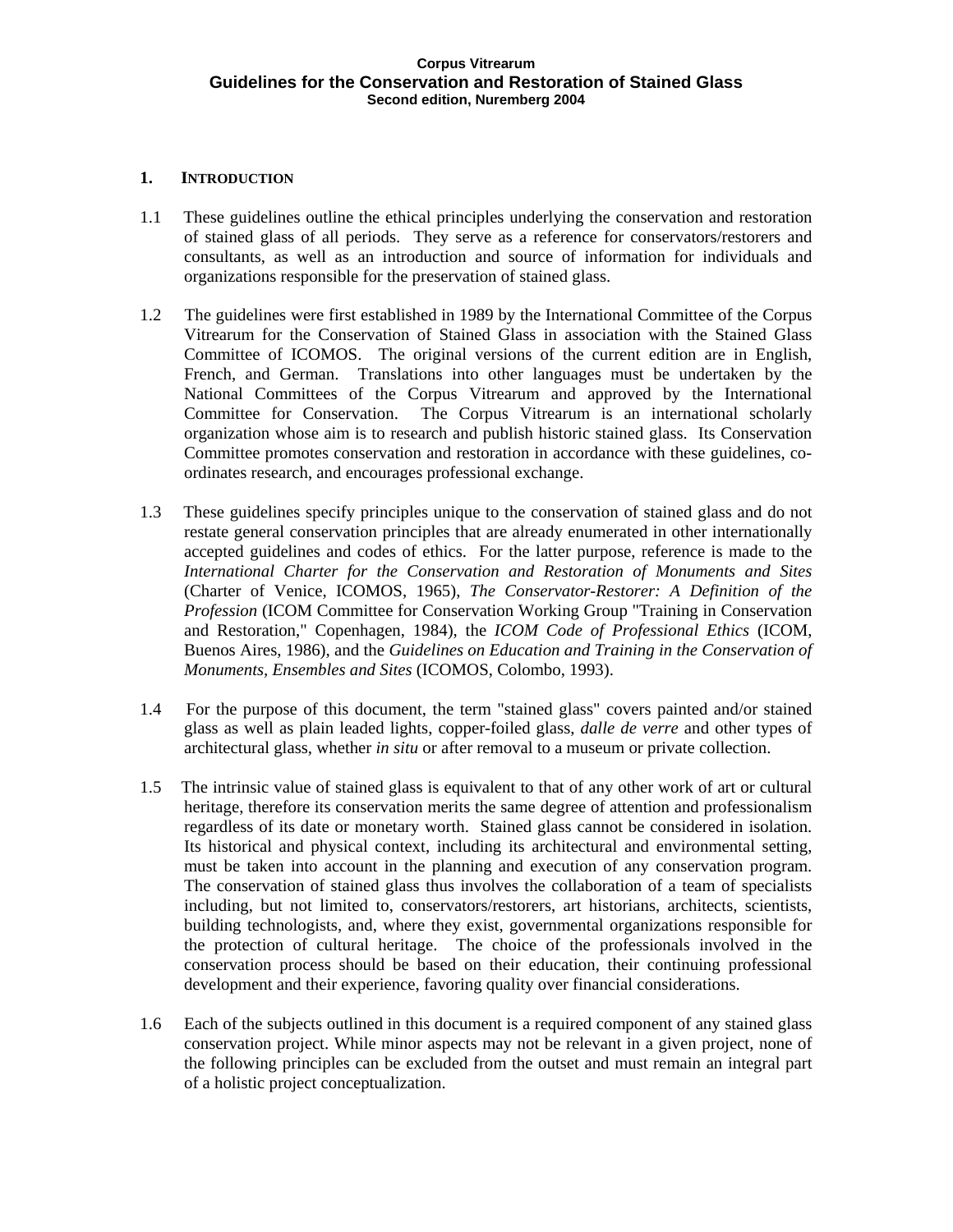## **2. RESEARCH AND DOCUMENTATION**

- 2.1 The first step in a conservation project includes research on the history, function, materials and techniques, past treatment, and current condition of the stained glass. This corresponds to the type of research regularly undertaken on behalf of the Corpus Vitrearum, therefore, it is mutually beneficial to coordinate such work with the Corpus. When appropriate, technological studies and scientific analysis of the component materials, alteration products, and accretions must also be undertaken. The results of this preliminary research form the basis of a conservation concept, which defines the aims and steps of any conservation treatment, as well as a long-term preservation strategy. From this a specification is formulated which can also serve as a basis for the evaluation during and after the intervention.
- 2.2 Full documentation of the preliminary research and of all steps, methods, and materials of a conservation process is obligatory. Written condition reports prepared by a conservator/restorer must accompany any stained-glass panel on loan. The long-term preservation and accessibility of the documents must be ensured by the owner, a public institution, where it exists, and the conservator/restorer.

### **3. PREVENTIVE CONSERVATION**

3.1 Preventive conservation is fundamental to the preservation of stained glass, whether *in situ* or after removal from its architectural context. The creation of an appropriate and stable environment is a principal aim in this regard. Regular monitoring of stained glass and its environment and the establishment of a detailed maintenance plan are essential components of preventive conservation.

# 3.2 *PROTECTIVE GLAZING*

3.2.1 The installation of a protective glazing system is a crucial part of the preventive conservation of architectural stained glass, which is vulnerable to both mechanical and environmental damage. The principal aims of a protective glazing system are to relieve the stained glass of its function as a weather shield, to protect it against mechanical and atmospheric damage, and to prevent condensation on the surface of the stained glass. Every window installation is unique, and therefore the design of its protective glazing must take into account the particular preservation needs of the stained glass and its architectural setting, as well as the physical and aesthetic impact on the building. Protective systems vary according to these needs, and may range from an externally installed and ventilated layer to the internally ventilated isothermal glazing system, which is the most effective method currently available. Knowledge about the functioning and effects of protective glazing is necessary to make the right decisions. A protective glazing system can minimize the extent or even eliminate the necessity of interventive conservation treatment and will facilitate removal of the stained glass panels. Wire guards can provide additional protection against mechanical damage, although their potential visual impact must be considered.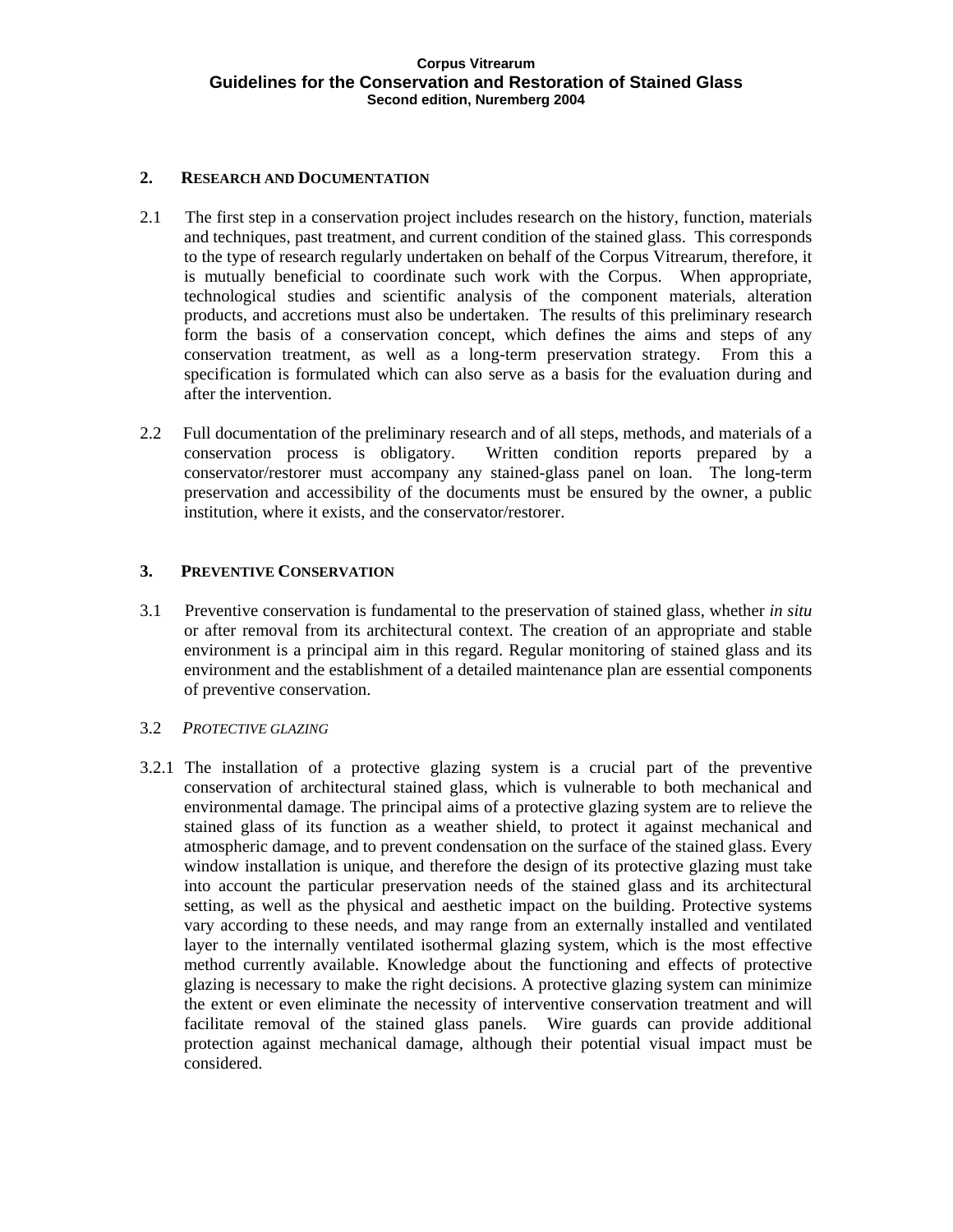- 3.3 *HANDLING, TRANSPORTATION, STORAGE, AND DISPLAY*
- 3.3.1 Stained glass must be handled in a very specific manner. Only specially trained persons should remove or handle panels.
- 3.3.2 During transit it is advisable to crate stained-glass panels in an upright supported position. Panels with an unstable lead matrix, flaking paint, small panels and fragments can be crated in a horizontal position if they are fully supported on the whole surface. In storage either a vertical or horizontal position may be appropriate if the panels are fully supported over the whole surface.
- 3.3.3 The choice of materials for packing, storage and display of stained glass should be based on the knowledge of their chemical stability, potential for off-gassing, their moisture absorbency and abrasive properties.
- 3.3.4 For display in a museum setting, care must be taken to minimize light levels and heat build up around light boxes, which can adversely affect some conservation materials. The stained glass must be protected from public access through the use of appropriate barriers.

## **4. INTERVENTIVE CONSERVATION AND RESTORATION**

- 4.1 The actions undertaken as part of conservation and restoration treatments must be based on careful consideration of the history of the panel, the provision of a long-term conservation strategy, and the expectation of preventive conservation measures. They should not be carried out indiscriminately on the whole panel. Time for reflection, consultation, and documentation throughout the entire conservation process must be included in any conservation planning.
- 4.2 *ACCESS, CONSERVATION IN SITU, AND TREATMENT BEFORE REMOVAL*
- 4.2.1 To ensure the safety of architectural stained glass during examination and treatment, appropriate access to the window must be provided. For many situations, this requires purpose-built scaffolding on both sides of the window, however, in some circumstances, other means of access may be acceptable. Depending on the nature and extent of the required treatment, and bearing in mind the potential for damage during removal, conservation *in situ* should be considered as the first option. However, if a panel is to be removed, fully reversible and nondestructive measures may be necessary to stabilize the panel. The contract of the contract of the contract of the contract of the contract of the contract of the contract of the contract of the contract of the contract of the contract of the contract of the contract of the con

## 4.3 *TREATMENT OF GLASS SURFACES*

4.3.1 Any treatment of the glass surface and its decoration must be preceded by a thorough examination to identify the original materials, their alteration phenomena and products, as well as any foreign accretions. As a general rule, corrosion products are considered to be evidence of the material history of the glass. The main objective in the treatment of the surface is to conserve the glass and not to recover transparency through removal of